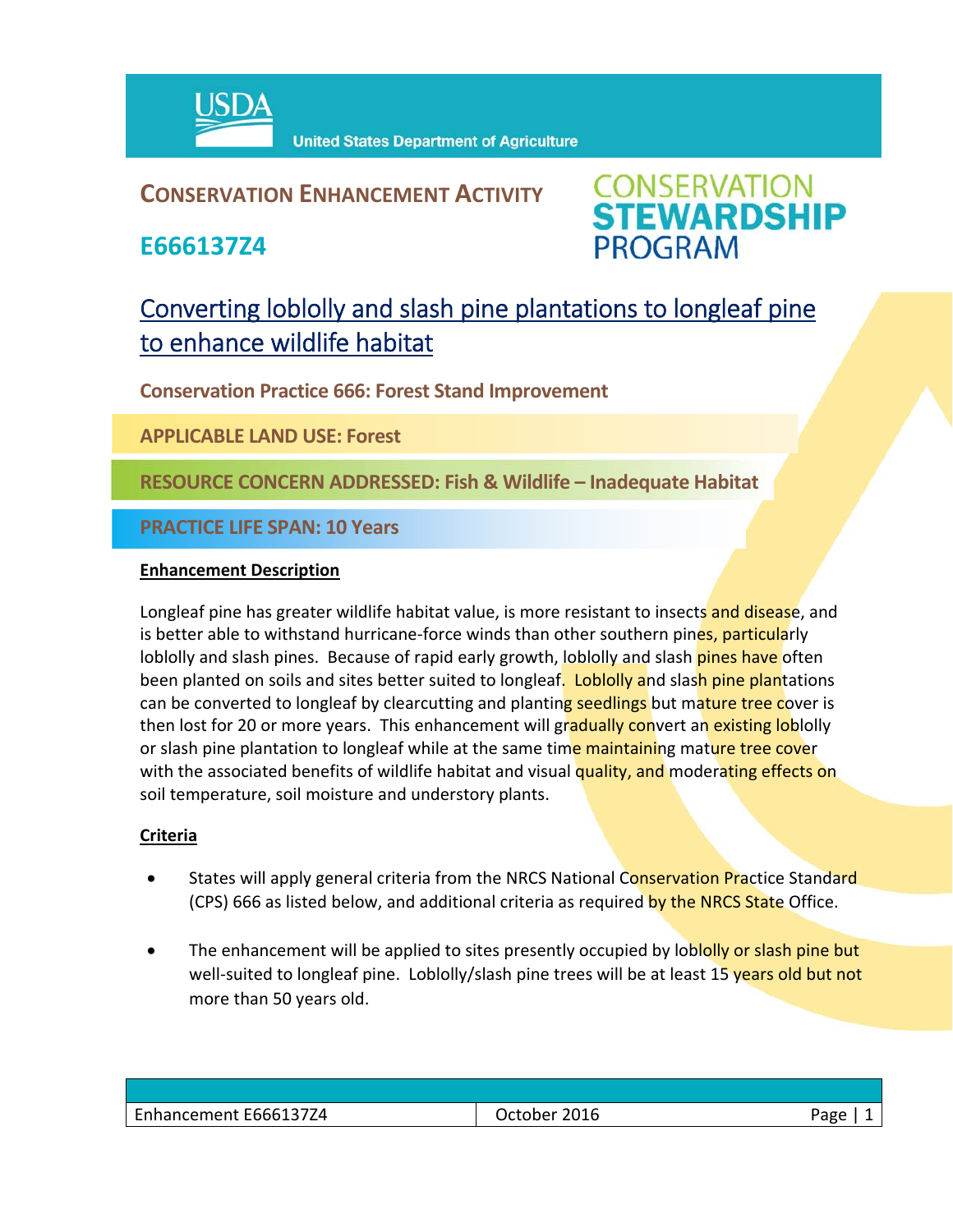

 Locate any existing openings in the loblolly/slash plantation and enlarge them to an average of ½ acre (166 feet in diameter). Create additional ½ acre openings, if needed, until about 20% of the plantation is in ½ acre openings.



- Thin the remaining portions of the plantation, removing about 40% of the trees per acre or leaving a residual basal area of 60 sq. ft., whichever results in the greatest residual basal area. Reserve the most vigorous dominant trees with the best crown ratios.
- In the openings, apply appropriate site preparation and plant containerized longleaf pine seedlings as early in the planting season as possible at a rate of approximately 600/acre (6 x 12 or 7 x 10).
- Apply prescribed fire at 2-year intervals to control competing vegetation, especially loblolly/slash pine seedlings.
- Repeat the steps above at 10 year intervals, enlarging existing openings or creating new  $\frac{1}{2}$  acre openings across another 20% of the plantation and thinning the remaining timber as described above. Plant seedlings and burn as above.
- An uneven-aged longleaf pine stand will be the final result when the last loblolly/slash trees are cut, with a 40-year difference between the youngest and oldest longleaf trees.
- It is assumed that each timber harvest will be commercial, so no financial assistance is offered for the cutting and removal of timber.
- Refer to WIN-PST criteria in NRCS Conservation Practice Standard (CPS) Code 595, Integrated Pest Management, and comply with applicable State and local laws if an herbicide will be used.
- Time tree felling to avoid buildup of insect or disease populations.
- Implement forest stand improvement activities in ways that avoid or minimize soil erosion, compaction, rutting, and damage to remaining vegetation, and that maintain hydrologic conditions.

| Enhancement E666137Z4 | 2016<br>Jctober | age |
|-----------------------|-----------------|-----|
|                       |                 |     |